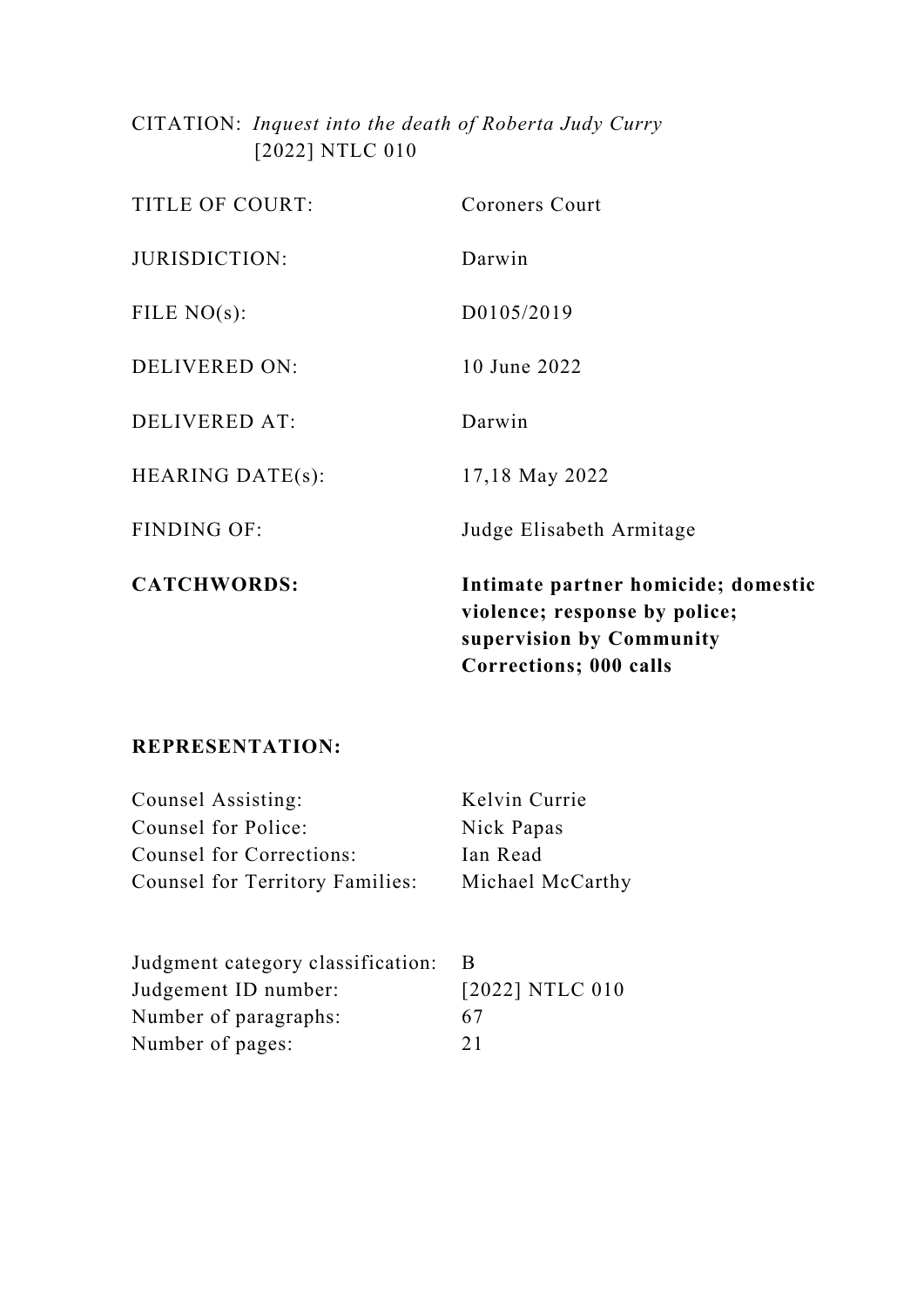## IN THE CORONERS COURT AT DARWIN IN THE NORTHERN TERRITORY OF AUSTRALIA

No. D0105/2019

In the matter of an Inquest into the death of

## **ROBERTA CURRY**

**ON: 18 June 2019 AT: 19 Holtze Crescent, Katherine.**

### **FINDINGS**

### Judge Elisabeth Armitage

- 1. The deceased's family have requested that she be referred to by her first name, "Roberta". Roberta was born in Timber Creek on 14 August 1990 to Joy Raymond and Christopher Curry. Roberta had two older sisters. Her mother and one of her sisters attended the inquest. I thank them for doing so and offer my sincere condolences for Roberta's tragic and traumatic death.
- 2. Following her parents' separation Roberta moved to Bulla Community with her mother. There she went to primary school and later spent two terms at Kormilda College. She then went to live with an older sister in Timber Creek. She started drinking and was asked to move back to her mother's at Bulla Community.
- 3. At 18 years of age she met Leonard. They had two children, Alexander was born in 2011 and Owen in 2012. However, Roberta was drinking heavily and Leonard moved to Queensland with the children.
- 4. Roberta moved to Katherine where she met Lance and became pregnant. Her third child, Jacob, was born in 2014. When she and Lance separated, Lance retained primary care of Jacob.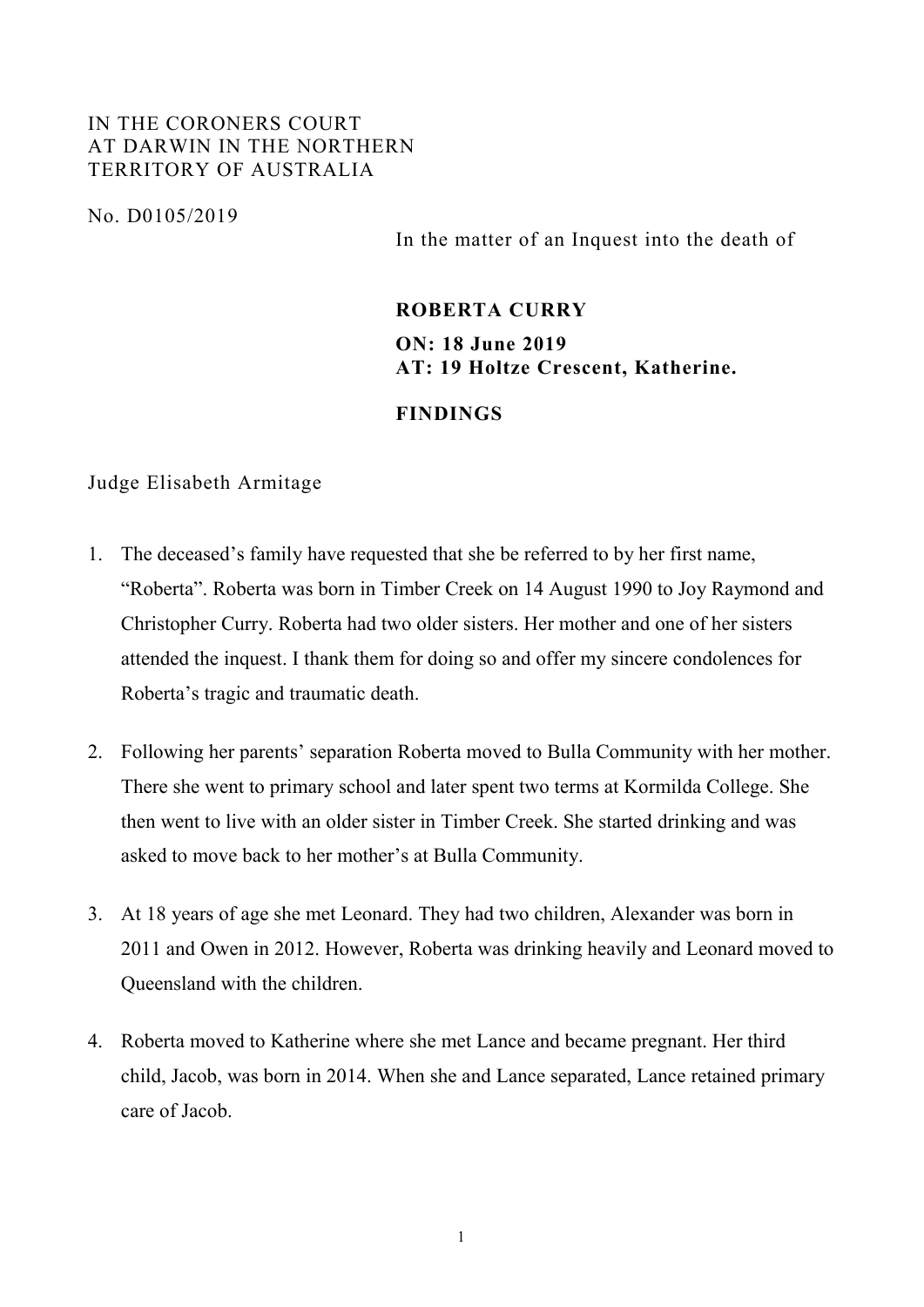# *Relationship with Lorenzo Deegan*

- 5. In March 2016 Roberta was living in Halls Creek in Western Australia. She commenced a relationship with Lorenzo Deegan. She had known Lorenzo from when she was younger, when they both lived in Timber Creek. Her family did not approve of the relationship because it was thought that they may have had the same father.
- 6. On 23 January 2017, while at Halls Creek, Lorenzo and Roberta were drinking alcohol together and Lorenzo accused Roberta of cheating on him. Lorenzo punched her in the chest. She fell to the ground and blacked out. He punched and kicked her to her head and face. She suffered a deep 4 centimetre laceration to her scalp, a deep 4 centimetre laceration to her left eye, multiple bruises and swelling to her face.
- 7. On 3 February 2017 Lorenzo was arrested and charged with aggravated unlawful wounding pursuant to s301(1)(b) of the *Criminal Code Act 1902* (WA). In the Kununurra Magistrates Court the sentencing Magistrate found that it was a "jealous, drunken attack" and convicted and fined Lorenzo \$2500.
- 8. On 3 March 2017 Roberta and Lorenzo were living in Timber Creek. At about 7.00pm Roberta went to "Clive's Place", a residence next to the BP garage. There was a high fence around the property with barbed wire. Clive was 72 years of age and was said to often have people over to drink alcohol. Roberta went with her cousin, Caroline, and they stayed until early the next morning.
- 9. At 3.00am Lorenzo arrived outside the fence. He said he wanted Roberta to go home with him. She refused. In sentencing Lorenzo for his attack on Clive, Justice Mildren said Lorenzo's motives for the "home invasion" were "jealousy" and "to punish Mr Stone for keeping [his] partner away from [him]". In the sentencing remarks in relation to Roberta's death Justice Kelly said of Lorenzo that night:

"You climbed a high fence, punched a glass panel in the front door, broke it and went inside, looking for Roberta. You also wandered around the place looking for alcohol and you were eventually escorted out of the gate and off the premises by three people.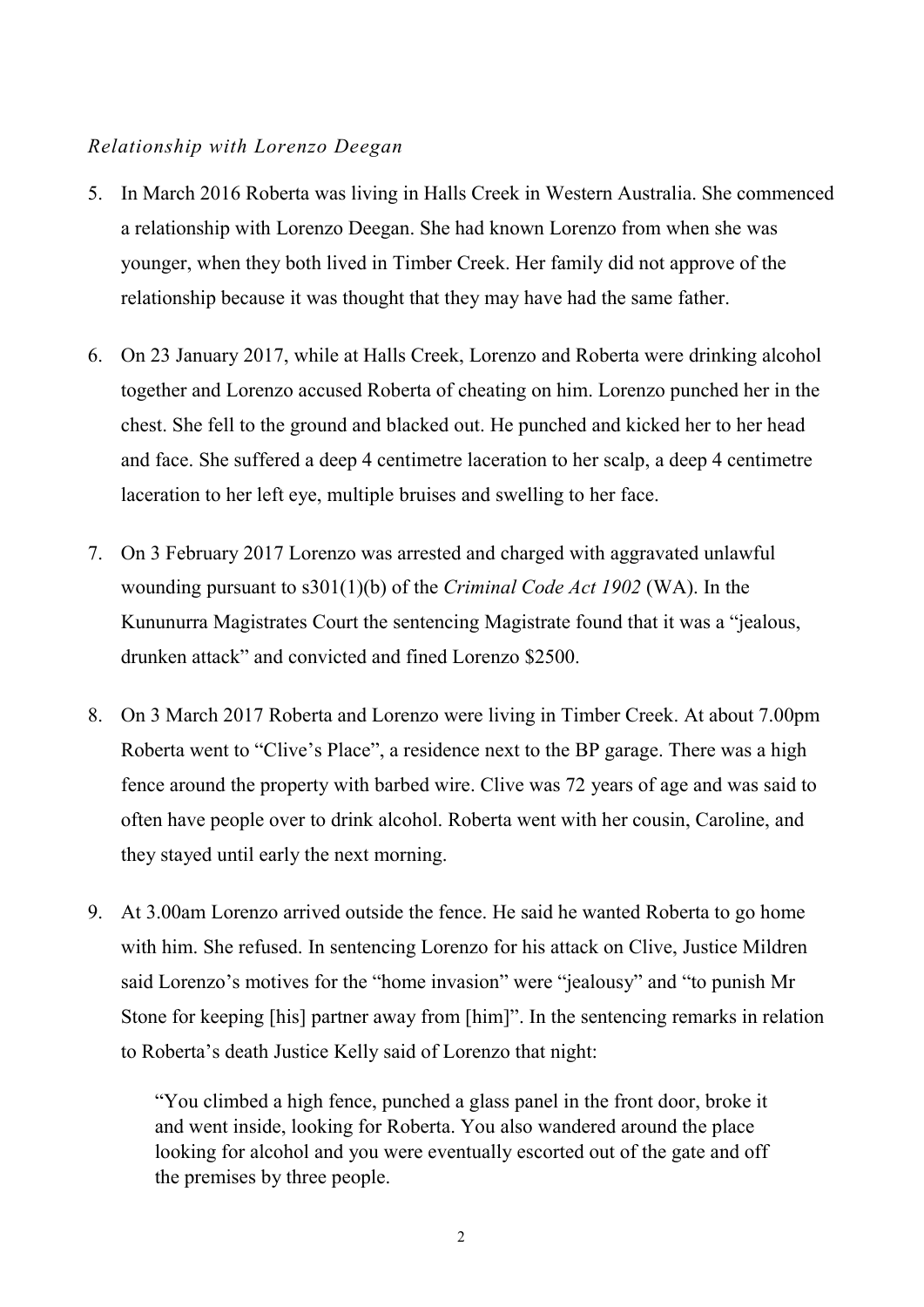Later on, after 4.00am you climbed the fence again, calling to Roberta. This time the occupant got a steel pole and used it to poke you through the gate. You punched him in the face a number of times, forcefully knocking him down onto the bitumen road. While he was down, you kicked him twice in the head and the torso and abdomen, as he lay defenceless on the ground."

- 10. Clive suffered a traumatic brain injury, seizures, fractures to both eye sockets, four fractured ribs and a lacerated spleen (which had to be removed). The following afternoon Lorenzo was found by police at Roberta's residence hiding under a blanket in a cupboard. Lorenzo was arrested and charged with criminal damage, aggravated unlawful entry and causing serious harm. On 13 February 2018 he was sentenced to imprisonment for 4 years and 7 months (backdated to 4 March 2017), suspended after 2 years on condition he remain under the supervision of a Probation and Parole officer for 18 months from release. The conditions of his supervision included entering the Venndale drug and alcohol program for 3 months, residing in Katherine, not having any contact with Clive, not consuming alcohol, submitting to random breath testing, and that he wear an Electronic Monitoring Device (EMD) while at Venndale and for three months thereafter.
- 11. During the police investigation into the assault on Clive, Roberta reported a previous assault on her. She said that she and Lorenzo had been drinking VB cans in the creek bed at Timber Creek two days earlier and they had 10 or 11 cans each. At about 8.00pm they were in the park near the Roadhouse and were arguing over cigarettes. She said that Lorenzo punched her left eye and lip. She went to the shop to wash her face and get some ice. Lorenzo waited outside and they got a lift home with Night Patrol. She said she didn't immediately report the assault to police because she thought that if she did Lorenzo would "bash her more".
- 12. Lorenzo was charged with assaulting Roberta and, pursuant to s41 of the *Domestic and Family Violence Act*, the police issued a Police Domestic Violence Order ("DVO") with Lorenzo as the defendant and Roberta as the protected person. The criminal charge was listed for hearing on two separate occasions but Roberta did not attend court and the charge was withdrawn. However, after several adjournments the DVO was confirmed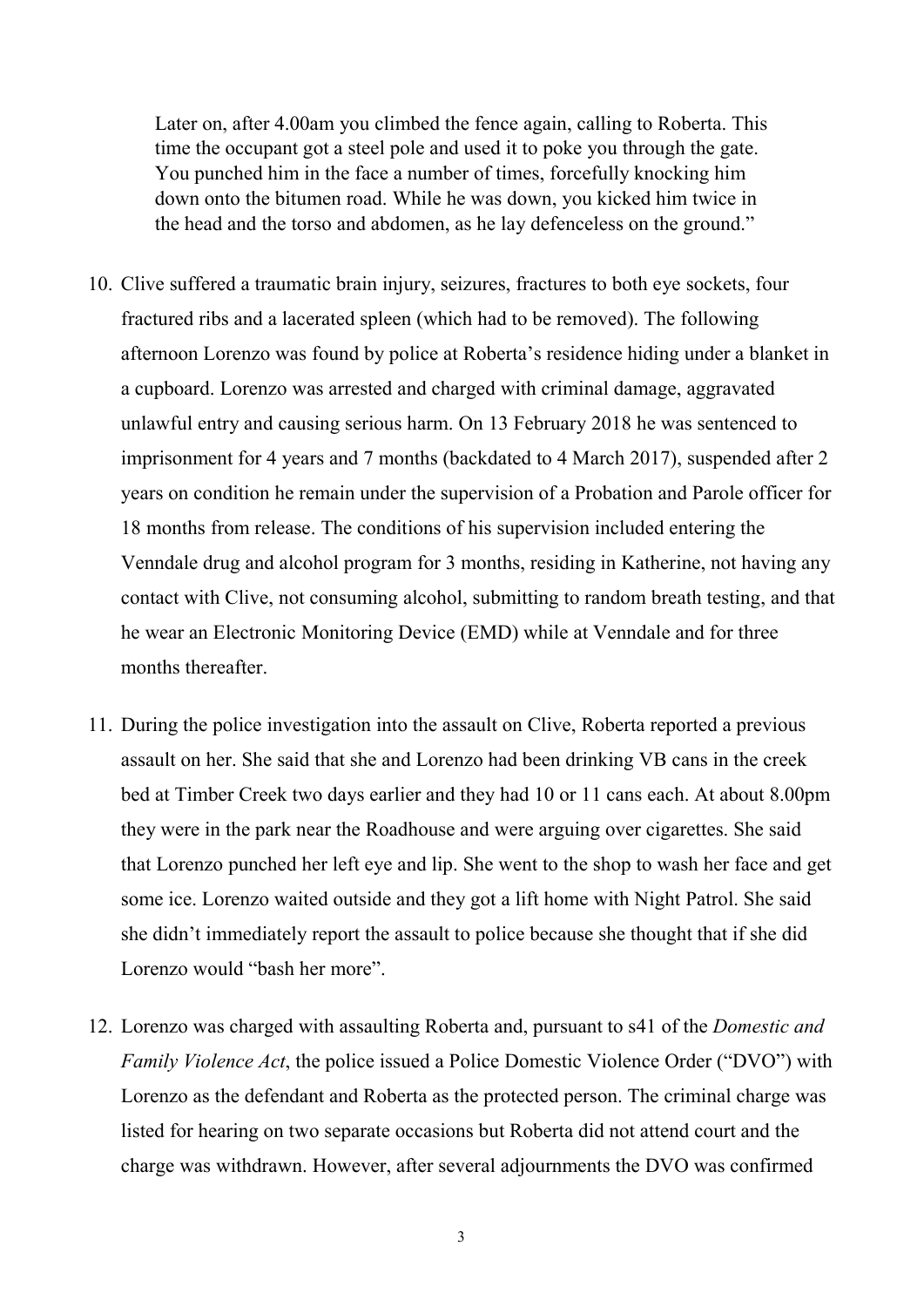for a period of 12 months expiring on 2 November 2018. The DVO expired 4 months prior to Lorenzo's release from gaol.

## *Venndale*

- 13. Lorenzo was released from prison on 3 March 2019. He spent one night at his brother's house in Katherine and on 4 March 2019 he entered the Venndale Rehabilitation Program. On entering Venndale he signed and agreed to follow the "Venndale Client Rules" which included rule 29, "no mobile phones and/or not to be in possession of a mobile phone". He completed the program on 27 May 2019.
- 14. According to Venndale records Lorenzo participated "extremely well" in the rehabilitation programs. He attended a family violence program between 11 and 14 March 2019 and was described as a "quiet participant". It was said, "He was able to participate well in group activities and group discussions … was able to identify strategies and use them when confronted with violence in the future. He also knows that there are different types of domestic abuses such as physical abuse, financial abuse, social abuse and verbal abuse." Lorenzo also attended a weekly Catholic Care counselling session to address anger management issues. He said he found it to be beneficial. He was keen to ensure he received visits from his children.
- 15. On 28 March 2019 the Probation and Parole Officer ("PPO") contacted Clive to let him know that Lorenzo was subject to a full non-contact condition and if he was approached he should call the police and let Corrections know. However, Roberta was not notified of his release because she was not listed as a victim in the offending for which he was serving a sentence. The DVO in which she was the nominated protected person had expired.
- 16. On 12 April 2019 Lorenzo's children visited him at Venndale. Three days later Lorenzo asked his PPO if he could visit his children in Darwin. Travel restrictions were in place primarily to protect Clive, in Timber Creek, and there were no identified concerns about travel to Darwin.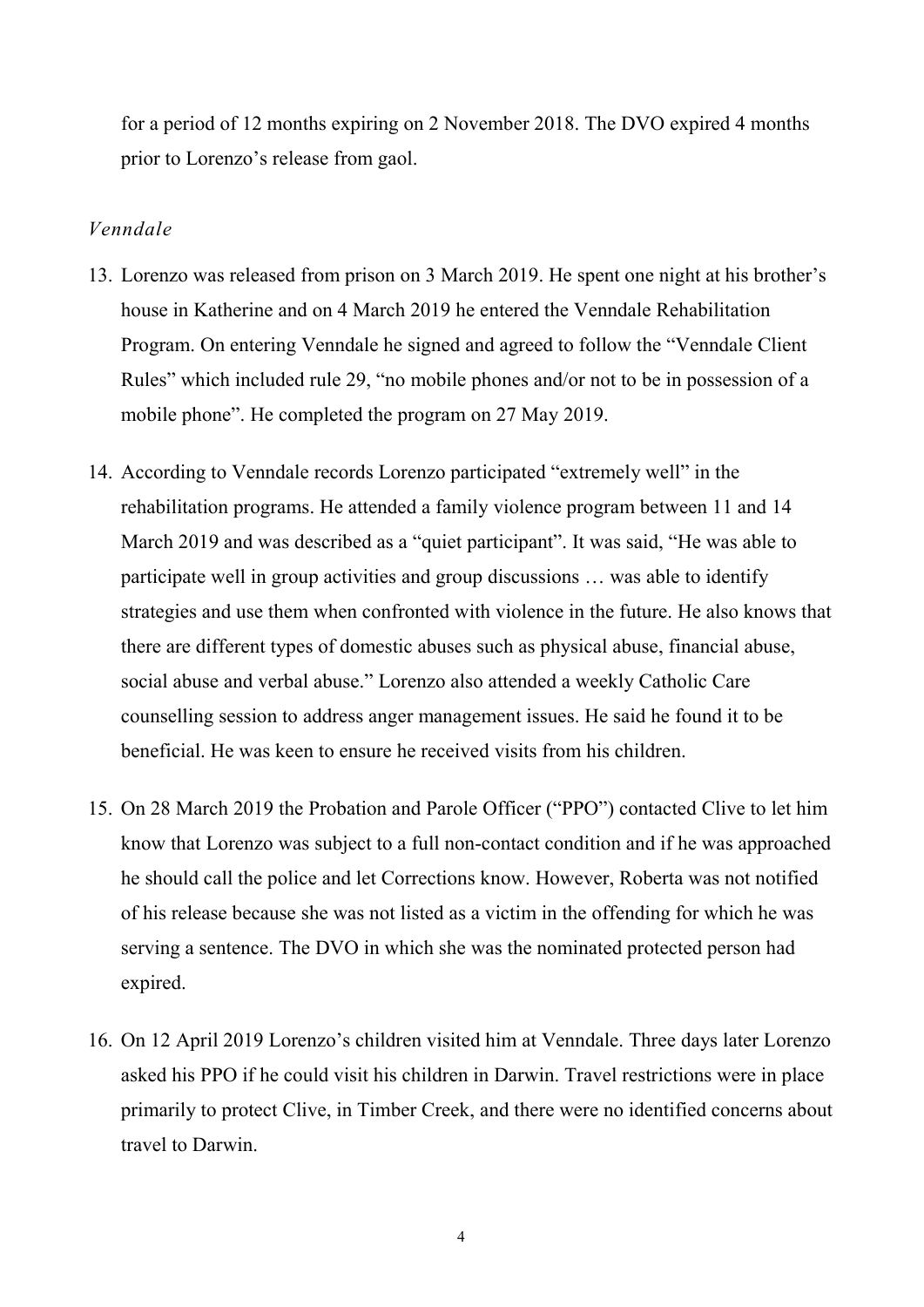- 17. His PPO spoke to Lorenzo on 7 March 2019 and he denied having any contact with his ex-partner, Roberta. However, unbeknownst to his PPO and against the Venndale rules, Lorenzo kept a secret mobile phone. He started trying to find out where Roberta was living. On 16 March 2019 he sent these texts, "Mum did you find Roberta?" and "She there eberywhere Mum night cliff and city, renae for daughter seen her there that nother day, if nothing mum I'm thinking to cut this ancle brayslib off and go up Darwin and find her myself".
- 18. Throughout March and April Lorenzo sent similar messages to a number of family and friends requesting they find Roberta and bring her to Katherine. His messages became more threatening. For instance, on the same day he spoke to his PPO about travelling to Darwin to see his children (the 15 April 2019) he sent a message, "Roberta if you don't come Katherine, I'm coming up there and I'm gona smash the fuck outta you, you motherfucker, keep hanging around Darwin you dog, you wait Roberta I'll be there". On 26 April 2019 he sent this text, "Leaving Adelaide River, I'll see you soon, you better wait la Loretta house, if not well fuck you, you will find me in Nightcliff flats 27 drinking". On 27 April 2019 he sent another message. It read, "You wait you motherfucker you bin take off with someone from terry house, you motherfucker I gota smash you wait, you bin fuck someone you wait".
- 19. On 3 May 2019 Territory Families sent an email to Venndale requesting permission for Lorenzo to travel to Darwin to see his children. It was proposed that he travel to Darwin on 9 May 2019 and return the following day. His PPO said they would approve the travel if Venndale did. Venndale replied to the PPO, "If you are able to get someone to check on him while in Darwin then I'm happy to approve. I want him to [finish] the program."
- 20. Territory Families arranged and paid for Lorenzo's transport to and accommodation while in Darwin. His NAAJA Throughcare Officer offered to drive Lorenzo to and from appointments with the children.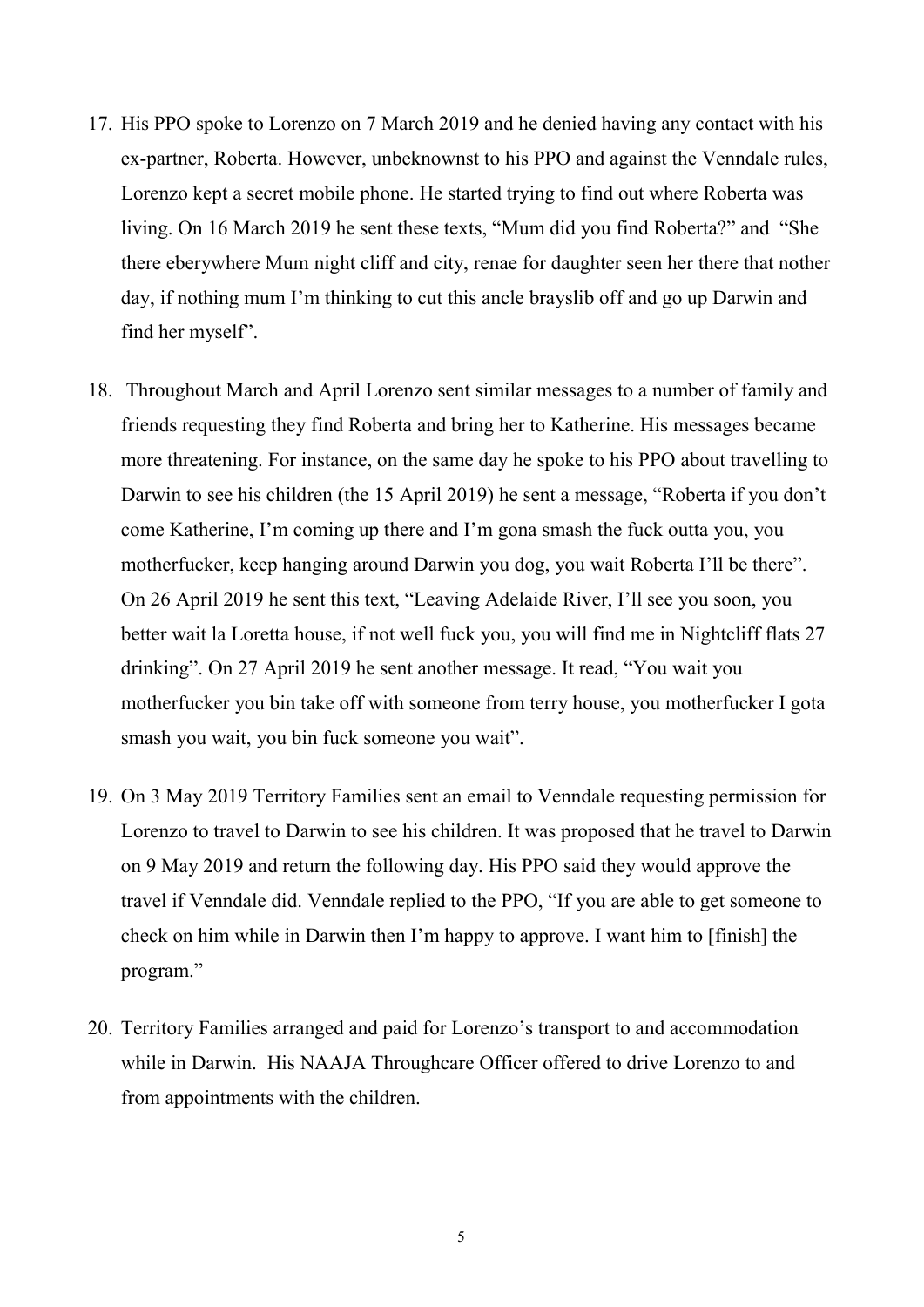- 21. He saw the children (and his mother who was also visiting the children) on 9 and 10 May 2019. Although he had messaged a woman in Darwin who he believed was with Roberta saying, "I'm coming up now look for Roberta now", it is unlikely that he found her before he returned to Katherine. On 16 May 2019 a PPO visited Lorenzo at Venndale. Lorenzo spoke of "how fantastic it was to see his kids".
- 22. On completing the Venndale program on 27 May 2019 he was permitted to live with his siblings in Holtze Crescent, Katherine. Although the property was designated a "restricted premise" under the *Liquor Act* and alcohol should not have been consumed there, the neighbours referred to it as a "party house" as there were often drinking and loud parties there which disturbed them.

#### *Trip to Darwin*

- 23. On 4 June 2019 his PPO gave permission for travel to Darwin to see his children. The plan was that he go to Darwin on 5 June 2019 and return on 7 June 2019. Territory Families once more booked accommodation for him at a motel. The NAAJA Throughcare officer was again providing transport. However, when Lorenzo did not attend the arranged 3pm access visit the Throughcare officer and Territory Families worker made several attempts to reach him on the phone. When Lorenzo eventually responded he said he was not feeling well and couldn't see the children.
- 24. This excuse was a lie. Instead of visiting his children as arranged, Lorenzo picked up another female relative to assist in his search for Roberta. When she was found all three went back to the motel and consumed alcohol together. There was an argument and Roberta tried to leave but Lorenzo took her by the arms, forced her on to the bed and said, "You're not going anywhere". He then jumped on the bed and punched her with force twice to her ribs. Roberta began to cry and the other family member intervened. Roberta asked the family member to call the police but she said the phone battery was flat.
- 25. They went to the residence of a relative the next day where they drank more alcohol in a flat and in a park across the road. Lorenzo became angry with Roberta about perceived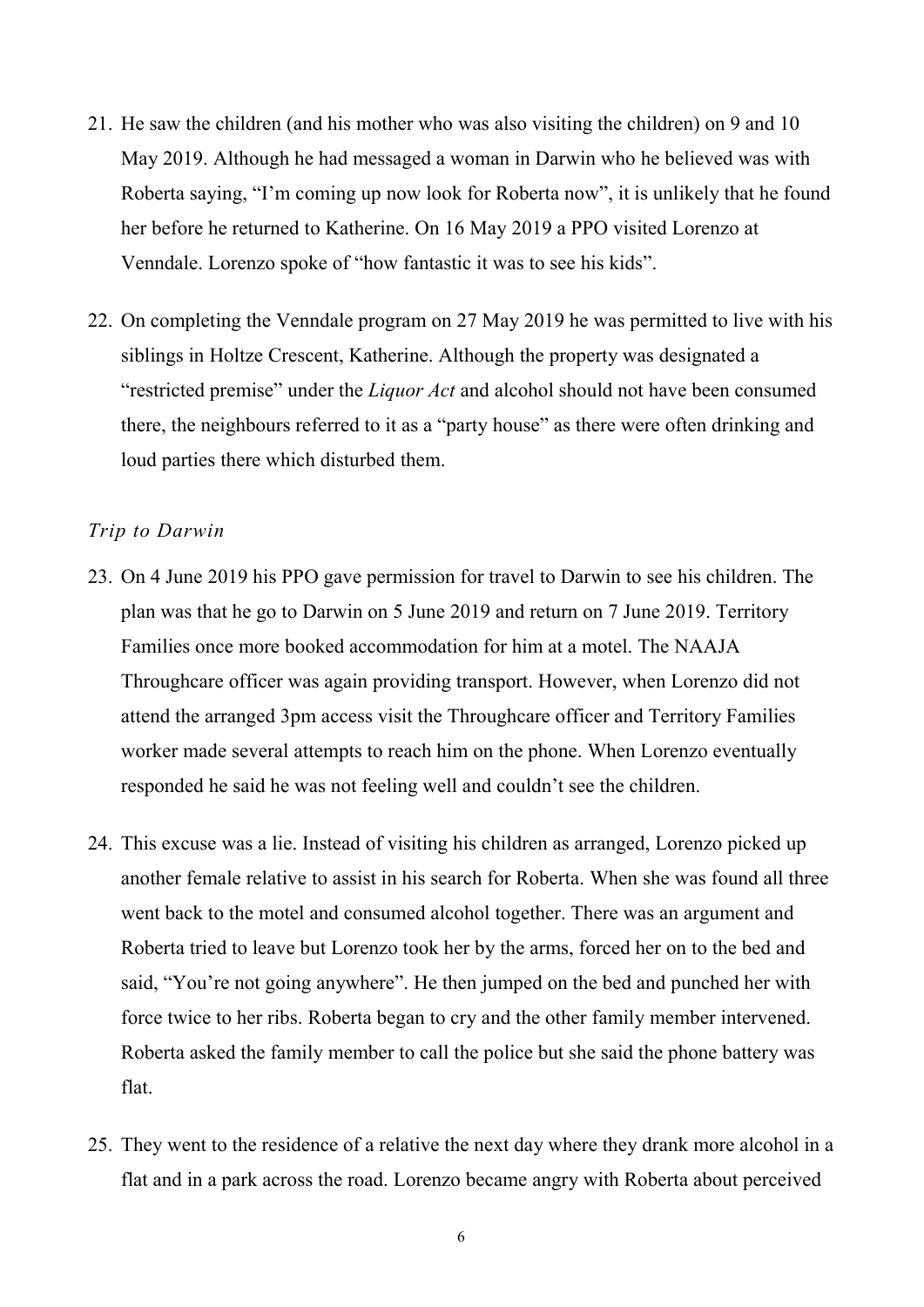infidelity with two other men while he was in gaol. He chased her into the flat. She was then seen to run out and plead with a family member to stop Lorenzo from hitting her.

### *Return to Katherine*

- 26. The next day Lorenzo was required to return to Katherine. Lorenzo collected his belongings from the motel but he refused to let Roberta collect her belongings from the place where she had been staying. Family members purchased a bottle of rum and a 10 pack of premix cans and Lorenzo started drinking again. It was observed that Lorenzo seemed to be acting "weird funny", it was said that "he thought Roberta was going to run away from him". When Roberta started to load items into the vehicle for the trip Lorenzo approached her saying, "where do you think you're going". He punched her in the chest knocking her backwards. A family member intervened. Roberta and Lorenzo left Darwin at 4.00pm on 7 June 2019, headed for Katherine in a vehicle with four other people.
- 27. On the way alcohol was purchased at Adelaide River and Lorenzo punched Roberta in the chest once more. They stopped at Kybrook Station to drop off two of the passengers. Lorenzo followed Roberta into a house when she went to go to the toilet. She said to the other female passenger, "I don't trust going to Katherine I might get hiding or bashed". Lorenzo, Roberta and the other 2 remaining passengers continued on to Katherine and arrived at Holtze Crescent, where Lorenzo was living, at 9.30pm. None of the assaults by Lorenzo on Roberta over those two days were reported to police at the time.
- 28. Over the following days Roberta often left Holtze Crescent and stayed with other family and friends in Katherine. On 10 June 2019 Lorenzo sent a number of texts to a female member of Roberta's family looking for Roberta. He texted, "Renae where Roberta?", "Renae you better answer the phone you dog you gona make Roberta get in big trouble, where you mob?", "You better ring back renae dog motherfucker you better tell me where Roberta that dog you mob wait Roberta you motherfucker you wait", and "Keep hanging up you motherfucker I'll catch you mob".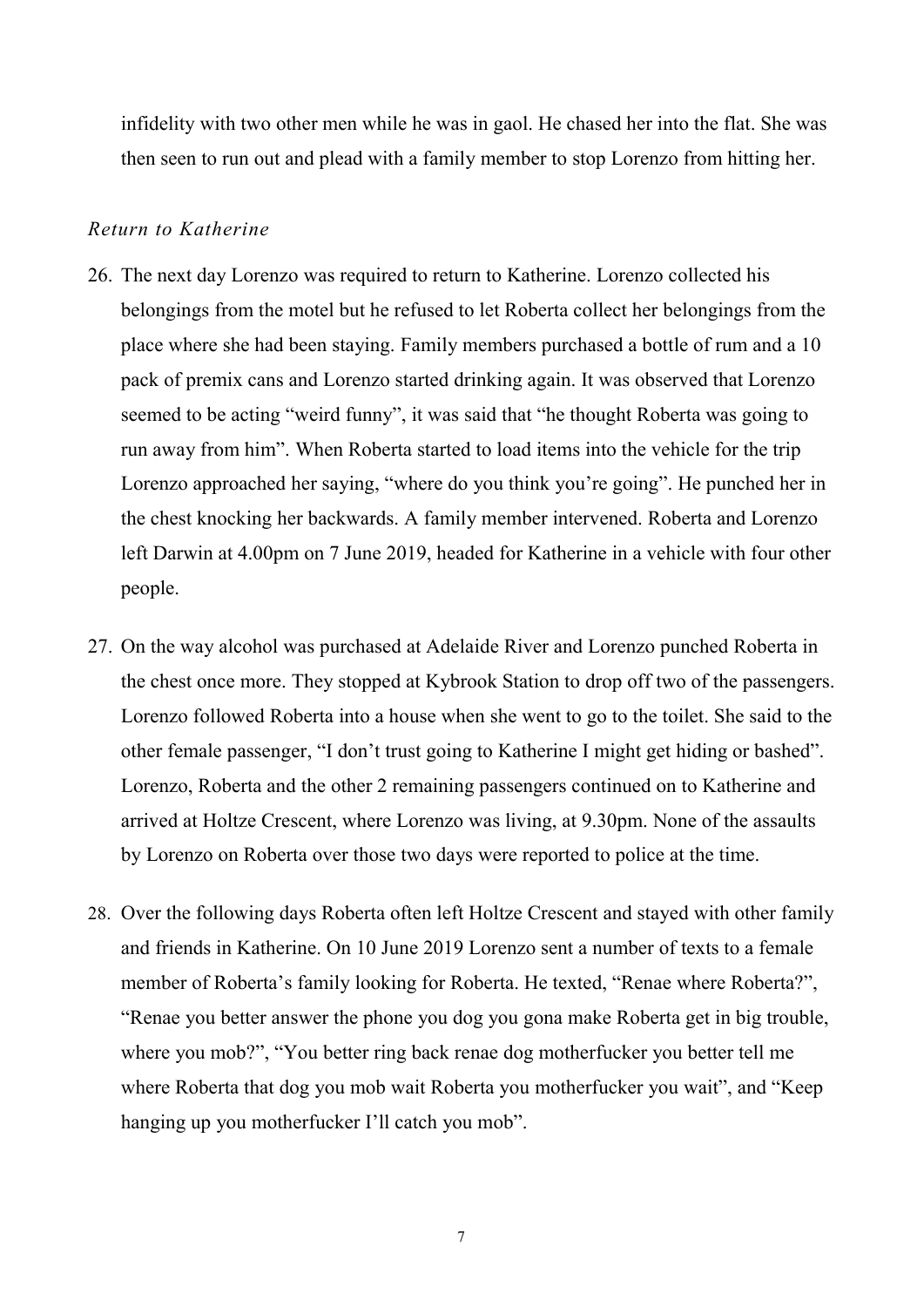29. At 9.30am on 11 June 2019 Lorenzo found Roberta with family outside the Katherine Centrelink office. Lorenzo said, "where the fuck have you been, you leave me back at home". Roberta hid behind another family member. Lorenzo raised his fists and said, "come here you cunt". He then hit Roberta to her face and head with his fist three or four times. She fell to the ground and he kicked her with his boots twice before a family member pulled him away. Lorenzo then got a block of concrete and raised it above his head saying, "you better tell me the truth or I'll hit you with a rock". A family member took the concrete from him. Lorenzo then hit Roberta another two or three times saying, "tell me the truth where have you been". Lorenzo then walked with Roberta into the shopping centre and she then went home with him. None of those assaults were reported to the police at the time.

## *Roberta calls the police*

- 30. In the following days Roberta was again staying away from Holtze Crescent. On 13 June 2019 she was staying at Bernhard Street. At 9.00pm Lorenzo went to Bernhard Street and demanded that Roberta leave and go with him. At 9.16pm Roberta called 000 and said that Lorenzo, her "partner", had been drinking contrary to the conditions of his parole and she wanted police to attend and arrest him. She said he had an ankle brace(let) and asked if police could track him. She said he had hit her with his fist and she just wanted him to go back to prison. She asked if police were going to look for him.
- 31. Two police attended at 9.31pm and stayed for 6 minutes. One of the police officers had his body worn video activated. She said, "can you guys look for Lorenzo Deegan, he has been drinking, he done this to me (showing her top lip) … he is not here". When asked where he had gone she pointed and said, "come on, you guys should know", "he is on parole". When asked where else he lived she said she wasn't with him anymore. The police left saying they would look for him. For about 10 minutes the police conducted some unsuccessful street patrols before being called to another job. Data from his EMD confirmed that Lorenzo was in the vicinity of Bernhard Street when Roberta rang 000.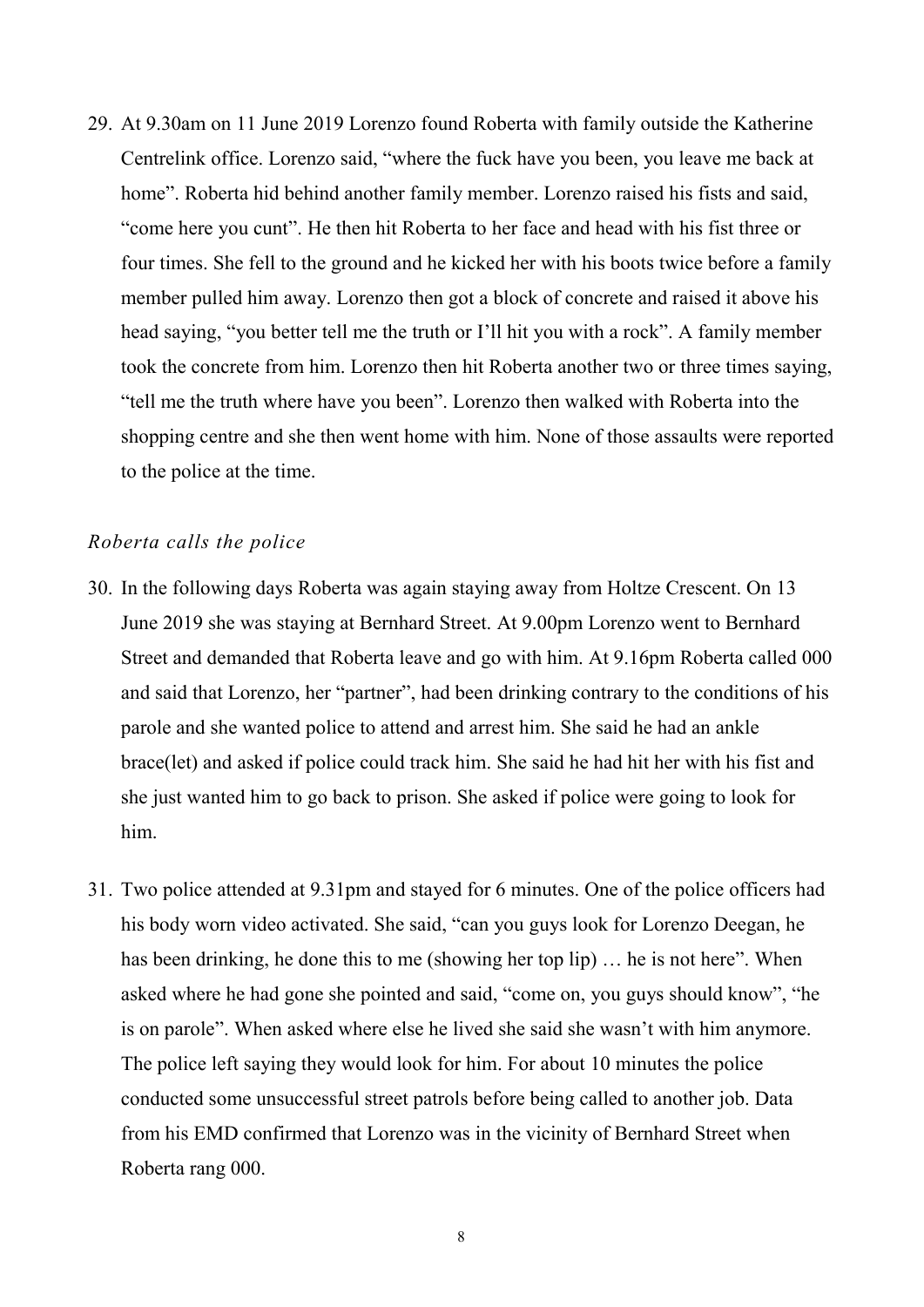- 32. At 9.53pm Roberta rang 000 again and said, "there is a bloke here threatening us, Lorenzo Deegan, he is threatening us", "he's drinking, he's intoxicated and he's threatening.." She then hung up. The operator called back and Roberta wanted to know if police had caught Lorenzo. The operator marked the status as a "Reassurance patrol". The police who had attended earlier responded to police communications, "Matter already attended to on previous job. Complainant making several phone calls for original incident. No new incident had occurred by time of members' arrival".
- 33. At 10.37pm Roberta rang 000 a final time. She said, "He keeps coming around and threatening … he's drinking … and he's intoxicated and he's threatening us … Lorenzo Deegan and they're all fighting out there … seriously! Come on!" The operator noted Roberta as saying, "oh just come please otherwise they'll be dead".
- 34. The same police officers were at that moment on a "child welfare job". They said they could attend after that. They arrived at 11.02pm and remained for 6 minutes. When they arrived there was no fighting outside. They spoke to a male resident who came to the door while Roberta remained inside. A Probationary Constable yelled at the occupants, "It's police again, do you not listen, I've said this to you like five times, if you don't want us to come back stop calling us ... If you are getting angry at us coming, stop calling, easy as that…I'm gonna go now, ok, stop calling, you obviously don't want us here". The police officers reported back to police communications, "We've attended once again, Roberta is very intoxicated, it's the same thing as before, he's not here, we're going mobile and clear, nil offences." Roberta made no further calls to police.

#### *Random breath testing*

35. It was a condition of his suspended sentence that he was subject to random breath testing to ensure he didn't start drinking again. He was first tested two days after being released from Venndale, on 29 May 2019 at 9.06pm. He tested negative.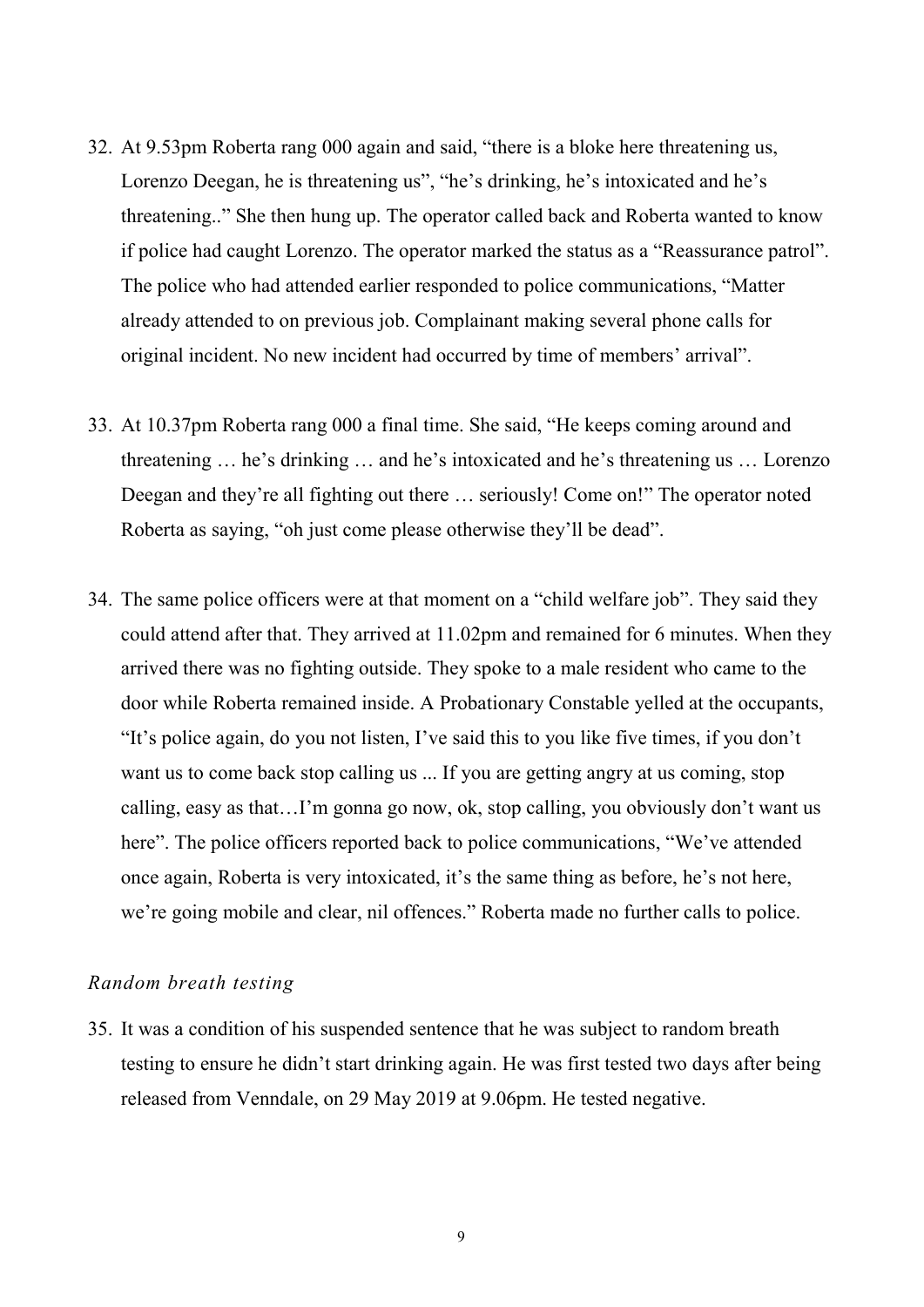36. Prior to Roberta's death he tested negative on two more occasions, 10 June 2019 at 10.09am and the next day, 11 June, when he visited the Probation and Parole Office (the same day he assaulted Roberta in front of Katherine Centrelink). Further attempts to random breath test him were made on 31 May at 9.55am, 13 June at 9.06pm (the day Roberta called the police), 18 June at 9.07pm (the day of Roberta's death, Lorenzo's brother answered the door and told the PPO he had gone for a walk) and 3 July at 9.08pm, but on each of those occasions he was absent from his premises and the two times a phone call to him was attempted, they went to voicemail. On 29 June 2019 at 9.42am he tested negative at home and prior to his arrest on 9 July 2019 he tested negative when he reported at the Community Corrections office.

## *Last day*

- 37. On 17 June 2019 Lorenzo found Roberta near Woolworths. He took her back to Holtze Crescent. Roberta stayed mainly in the bedroom while Lorenzo and other family partied and shared a 30 pack of VB and a bottle of Rum. At about 11pm she was asked for and gave away a cigarette. During the night neighbours heard loud music, beer cans being thrown around, fighting and arguing. At 4.30am the following morning, police were called to a disturbance. Lorenzo and others involved walked away down the street. When the police attended the disturbance was over.
- 38. Lorenzo got back to the residence at about 4.55am. At an unknown time Lorenzo punched Roberta to the lower left side of her abdomen causing a lateral fracture of the 11<sup>th</sup> rib and lacerating her spleen. At about 7.00am Roberta was seen to walk into the kitchen to take a bottle of water from the fridge. At 7.45am neighbours heard what sounded like groaning coming from the house. At 8.50am Lorenzo called his mother (aunty) telling her to call an ambulance because "she has stopped breathing". Police arrived at 9.07am followed by paramedics. Roberta could not be revived.
- 39. An autopsy found a number of acute injuries including a bruise to the lower lip, 1.7 litres of fresh blood in the peritoneal cavity, large blood clots around the spleen and the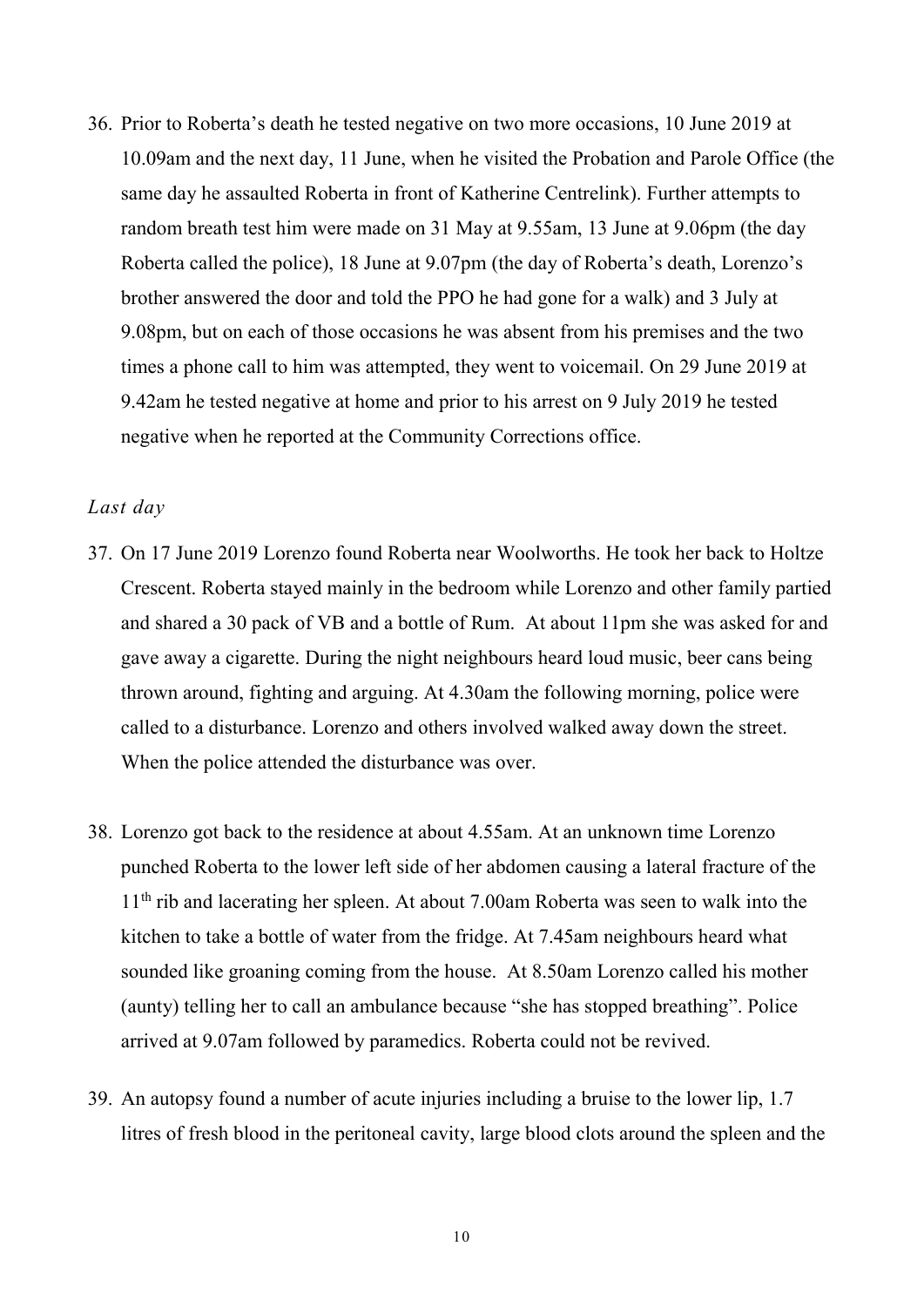spleen laceration, fracture of the  $11<sup>th</sup>$  rib, deep bruising over the right hand, bruising to the right thigh and a bruise to the top of the head. She had no alcohol in her blood.

# *Arrest and sentence*

40. Lorenzo was arrested on 9 July 2019. On 5 May 2020 he pleaded guilty to four assaults on 5, 6 ,7 and 11 June 2019 and negligent manslaughter on 18 June 2019. In her sentencing remarks Justice Kelly said:

"Police initially obtained a statement from you as a witness to the death. In that statement you claimed RC had drunk a large quantity of alcohol on the night before her death, that you had seen her wake up in the morning and drink water and that she had choked on the water. You said that you had tried to revive her but you could not.

That was a lie. Analysis of RC's body revealed that she had zero blood alcohol content. The cause of death was the application of blunt force to her torso, causing a fracture of her rib, which perforated her spleen. Her spleen bled over several hours.

The forensic pathologist said that RC would have displayed symptoms of significant discomfort and pain during the time that she was bleeding to death. Had she been provided with medical attention in a timely fashion, the injury to her spleen would not have been fatal. You admit negligently causing RC's death by punching her forcefully to the torso, and thereafter, failing to seek medical treatment while her condition deteriorated due to internal blood loss."

41. For the assaults and negligent manslaughter, Lorenzo was sentenced to a head sentence of 9 years imprisonment. The unserved portion of his sentence for causing serious harm to Clive was restored and made partially cumulative by 1 year. The total effective sentence was 10 years imprisonment backdated to 9 July 2019 with a non-parole period of 6 years.

# **Autopsy**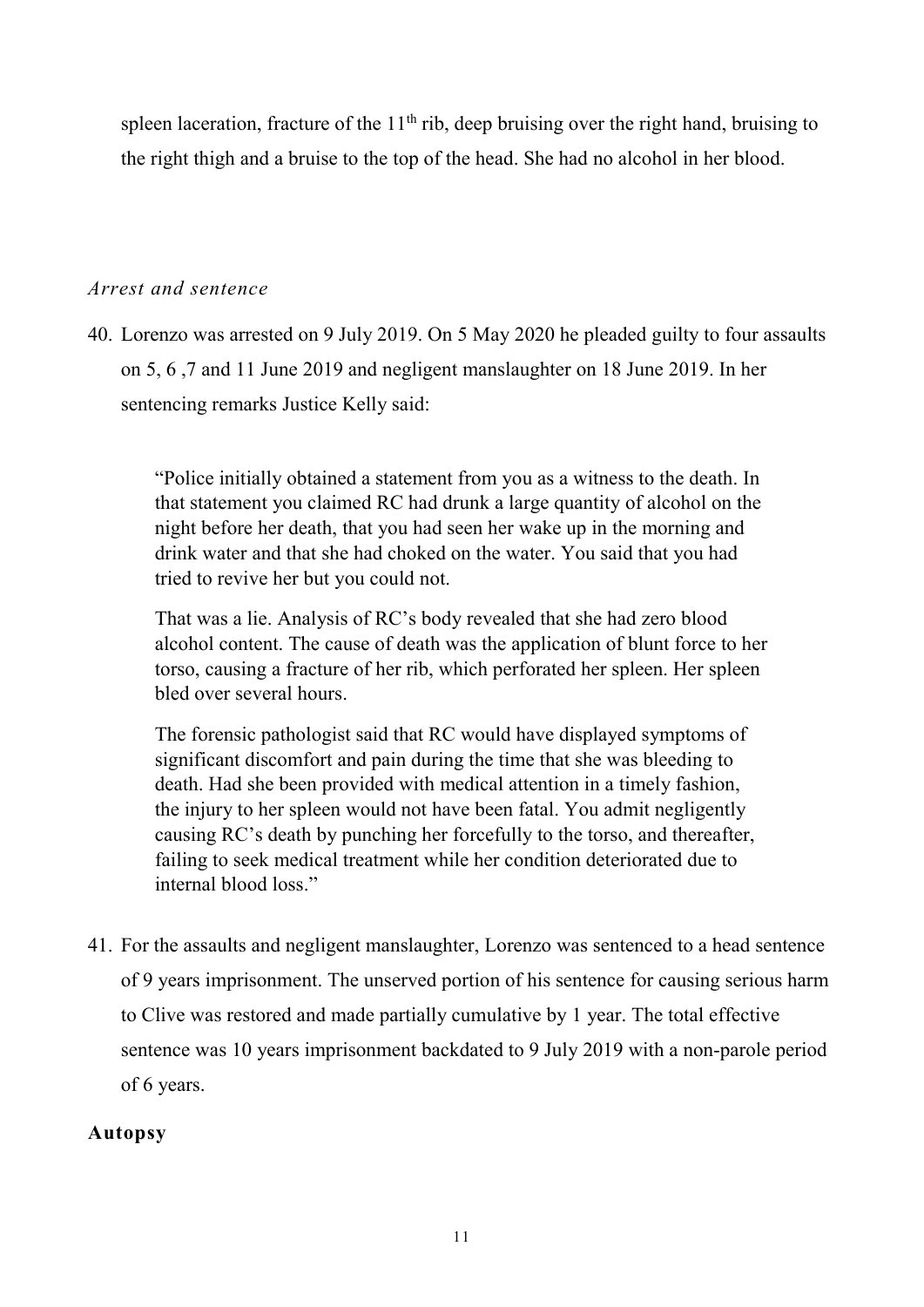- 42. Dr Marianne Tiemensma, Forensic Pathologist, conducted an autopsy on 20 June 2019. She commented:
	- This was the sudden and unexpected death of a young adult female, with a reported history of ethanol and methamphetamine abuse.
	- According to the provided information, the decedent reportedly consumed "a large amount of home distilled alcohol" the evening, night and morning of her death, however toxicological analysis did not show the presence of alcohol(ethanol), methanol, or drugs, thereby contradicting this information.
	- Autopsy revealed a number of acute injuries, supportive of injury due to assault, including:
		- $\circ$  A bruise to the right lower lip unlikely the result of a fall in a conscious, non-intoxicated adult.
		- o Diffuse bruising over the dorso-medial aspect of the right hand suggestive of an "offensive" injury, such as the decedent delivering a blow to another party.
		- o Bruises to the head and right thigh.
		- $\circ$  Fracture of the left 11<sup>th</sup> rib laterally, with underlying soft tissue haemorrhage and a large spleen laceration.
		- o The decedent was reportedly resuscitated, however none of the injuries to the torso are typical of resuscitation injuries.
	- Histological examination did not show any underlying spleen pathology, and there was no evidence of an inflammatory response, organisation or healing of the injuries to the lip, left chest wall, mesentery or spleen, to suggest these were anything other than recent injuries.
- 43. The forensic pathologist's conclusions, that Roberta died from hypovolaemia due to spleen laceration due to blunt force trauma (in the setting of reports of domestic violence in the residence; and other blunt force injuries present to the body), were supported by Dr Johan Duflou who conducted a review of the autopsy. Dr Duflou concurred with the opinions of the forensic pathologist that there was no evidence of a healing response to any of the injuries and it was his opinion that all the documented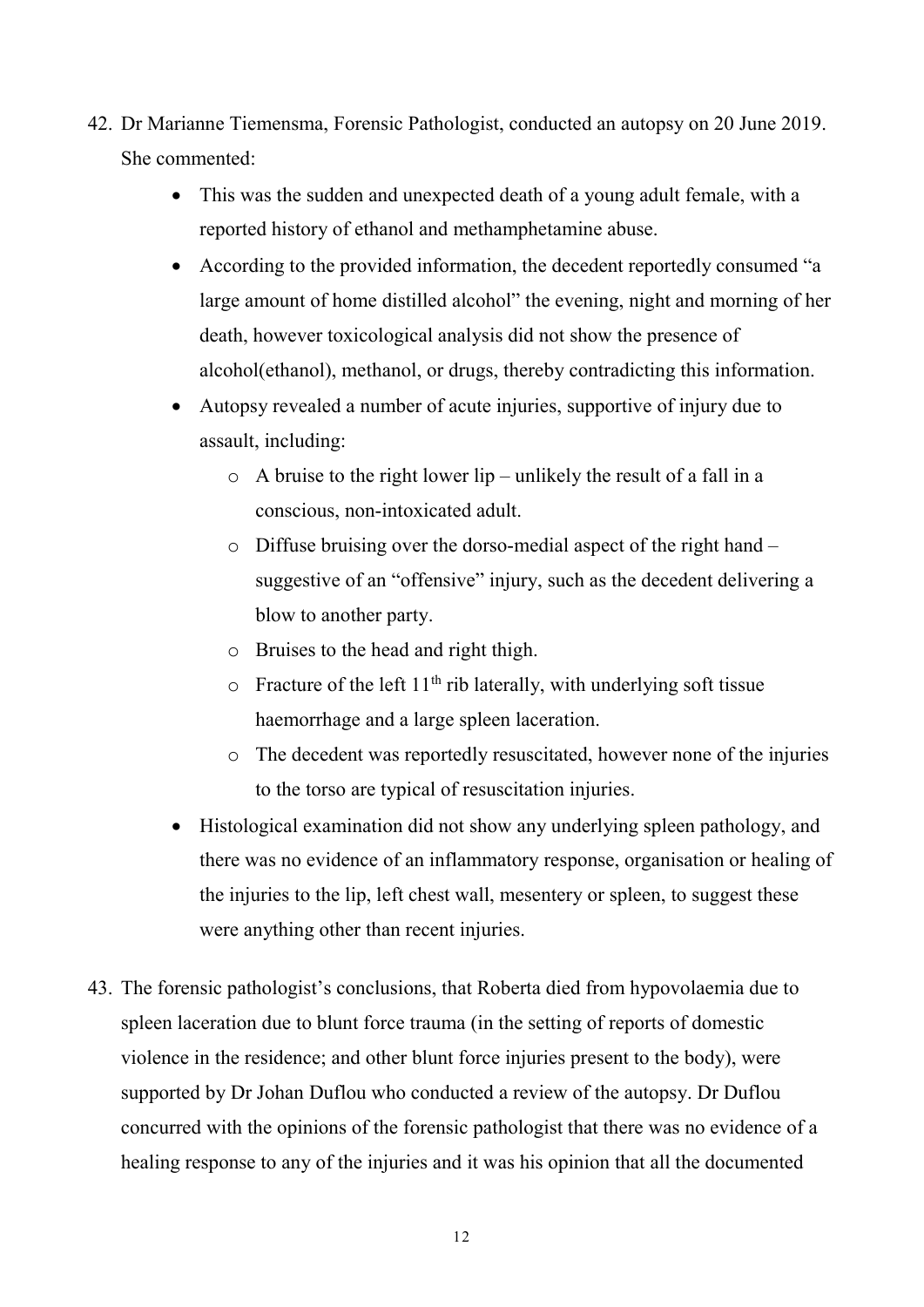injuries occurred "around the time of death". In addition, having considered the records of the emergency personnel who attended at Holtze Crescent, Dr Duflou considered that she was deceased at the time of their arrival on the scene and had likely been dead for a period of time. Dr Duflou opined that "there was a shorter rather than longer time period between splenic laceration and death", and "it is very unlikely that the deceased sustained the lethal injuries (rib fracture, lacerated spleen and mesenteric bruising) more than 8 hours prior to death, and likely sustained the injuries some considerable hours less than 8 hours prior to death".

## **Formal Findings**

44. Pursuant to section 34 of the *Coroner's Act*, I find as follows:

- (i) The identity of the deceased is Roberta Judy Curry  $(\varpi)$  Currie)
- (ii) The time of death was between 5am and 9am on 18 June 2019. The place of death was 19 Holtze Crescent, Katherine.
- (iii) The cause of death was hypovolaemia due to spleen laceration due to blunt force trauma to the torso.

### **Issues**

#### *000 calls and police response*

45. Concerning the 000 phone calls made on 13 June 2019, the institutional response provided by Assistant Commissioner Martin Dole identified that they were incorrectly classified as "Disturbance General" when there was sufficient information for the calls to have been properly classified as a "Disturbance Domestic". The incorrect classification permitted the complaint to be "auto finalised" after the results of "no offence detected" were provided by the attending members. Had the calls been correctly classified as a "Disturbance Domestic" the complaint could not be "auto finalised" because the Police PROMIS system would generate tasks which would require the attending members to input information and take action relevant to a domestic violence complaint, and the shift Supervisor would be tasked to audit the attending members'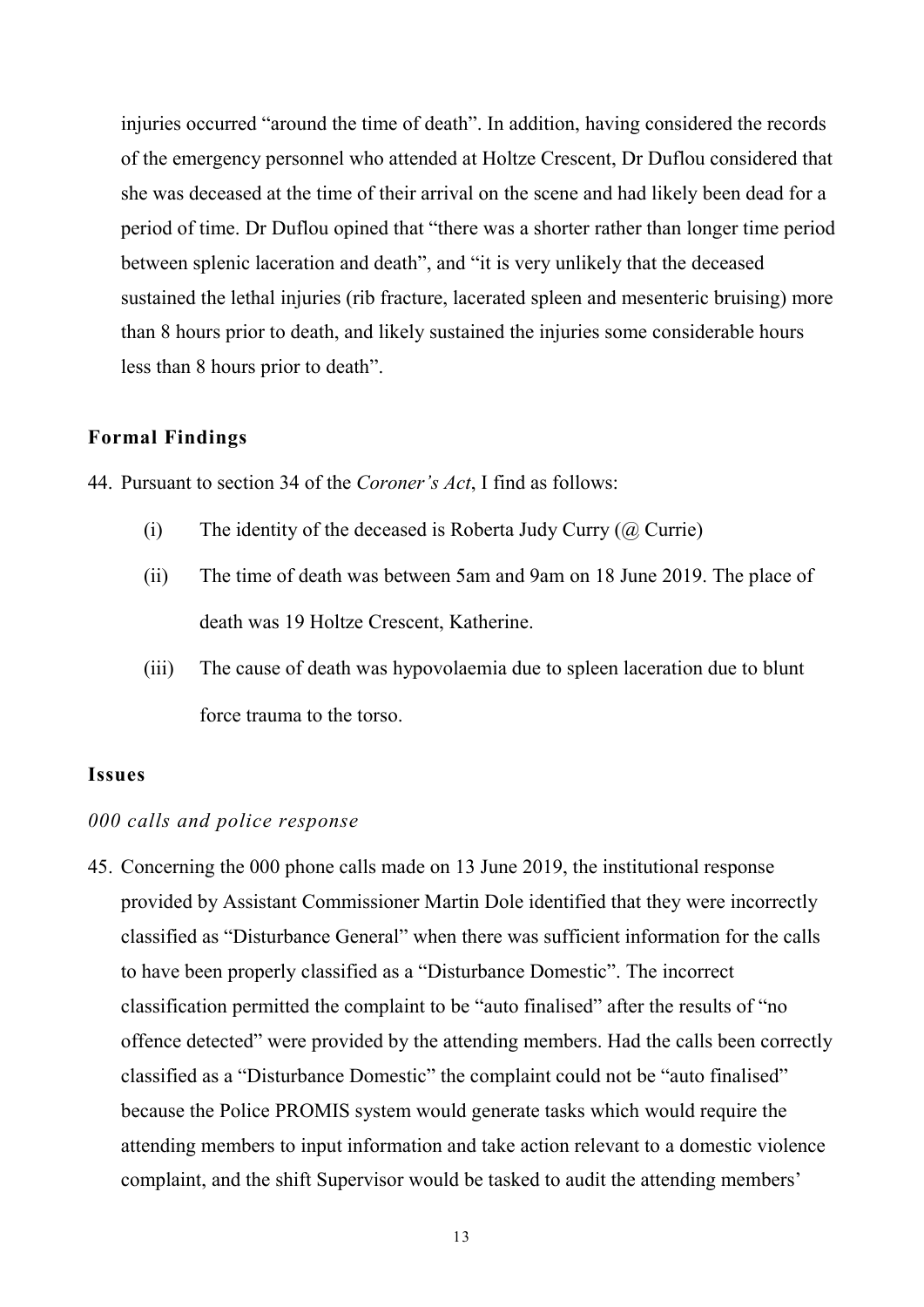response to ensure the General Orders and the legislation had been complied with. In response to this classification error, the Standard Operating Procedures ("SOP") for Call Takers has been updated and Call Takers are now prompted to ask questions to determine whether the parties are related and, if so, to consider whether the matter should be classified as a Domestic Disturbance.

- 46. Although there was sufficient information in the call-out information and on the information provided by Roberta to the attending police, the police members failed to identify and rectify the incorrect classification of the Call Taker and thereafter failed to follow the General Orders and Police Practice and Procedure applicable to domestic and family violence complaints. They failed to access Lorenzo's criminal history, failed to appreciate the seriousness of his offending and the likely risk that he posed, and ought to have conducted a more comprehensive investigation of the complaints. Both members were internally charged with breaches of discipline including: negligent, inefficient and careless discharge of their duties; failures to follow lawful direction, instruction or order; contravention of the body worn video instruction; and contravention of the code of conduct. Each member admitted the breaches and was formally cautioned.
- 47. As a partial explanation for their poor performance, both officers pointed to personal stressors in their lives affecting their performance. At the time, neither officer raised the issue of stress with their supervisors nor did they access psychological support services offered through their employment. In his evidence one officer noted that "there's always the stigma of reporting your own stress and mental health". He identified that the current voluntary regime of mental health checks was easy to avoid and considered that "there should be some kind of mandatory well checks…forcing people to do it I think is better than just not doing it at all".
- 48. Assistant Commissioner Martin Dole advised that a review into the police welfare system has commenced. While there is currently training at the Police College on selfcare methods, he was not aware of any arrangement whereby trainees were required, as part of their training, to experience one or more sessions with a psychologist. However,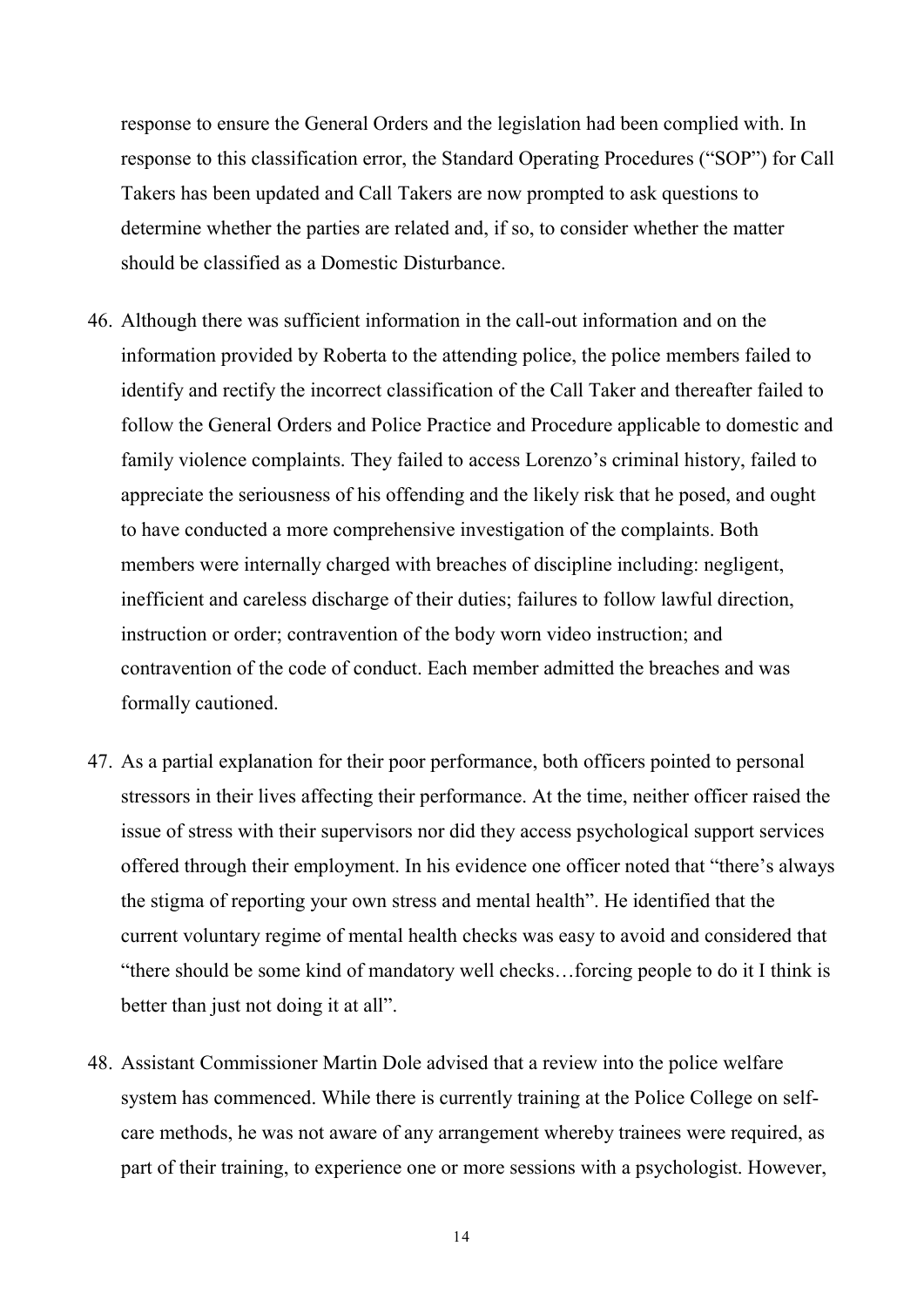he considered that such an opportunity "before injury and without stigma" was an "attractive idea" and a "worthwhile suggestion". It may be that such a practical self – care component, engaged in by all recruits as part of their training program, would decrease the hesitation of members to access such services throughout their careers.

- 49. Had police investigated the complaint further and accessed Lorenzo's history they would have discovered his history of domestic violence against a previous partner, his conviction for assaulting Roberta in February 2017, and the expired DVO which named him as the defendant and Roberta as the protected person. In addition, they would have discovered that he was on a suspended sentence for a serious violence offence with nil alcohol and EMD conditions.
- 50. Had those matters been properly considered Roberta would likely have been identified as being at serious risk of domestic violence and further steps could and should have been taken with a view to increasing her safety including by referring her to the Family Safety Framework. Had there been such a referral it is likely that a police issued DVO would have been taken out to protect Roberta. Police may have allocated more resources to locating, arresting, and potentially remanding Lorenzo for breach of his conditional sentence. In addition, as participants in the Family Safety Framework, Community Corrections would have been informed of Roberta's complaints about Lorenzo and would likely have increased their surveillance and collateral checks on him.
- 51. One of the police Call Takers gave evidence and explained the process of obtaining relevant information during a 000 call. From her evidence I understand that it is very important for the Call Taker to obtain the location and nature of the incident so the job can be "accepted" and sent through to "dispatch". She explained "location became the important thing because too many times people were hanging up and [we] didn't have a location to be able to send the police". On listening to many 000 calls including the calls made in this matter, Call Takers seemingly often interrupt a call maker's narrative to obtain location information and these interruptions can appear rude and abrupt. This may, at least in part, explain why Roberta hung up on two calls.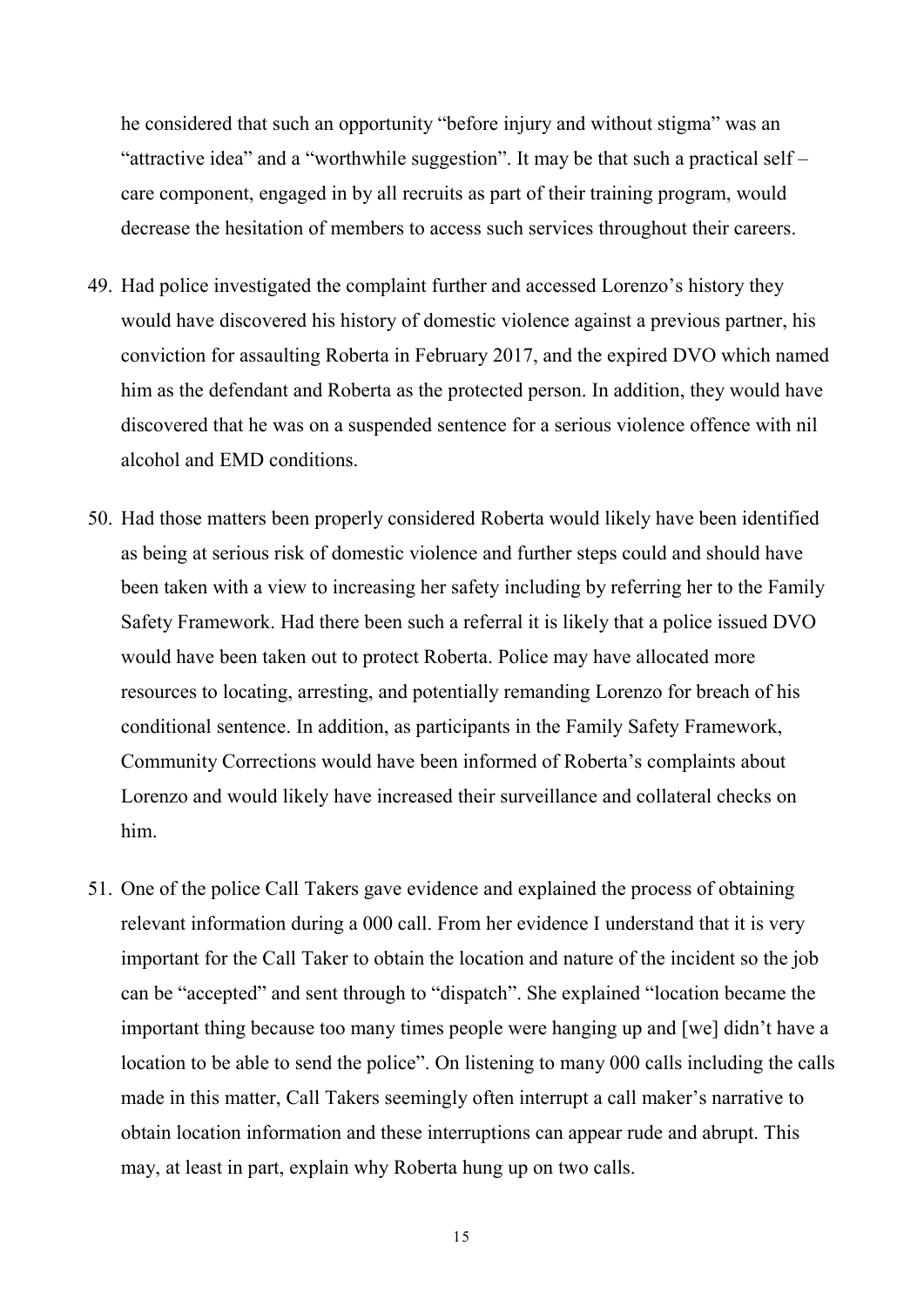52. I suspect the general public does not understand that when making a 000 call certain information (location and nature of the problem) is crucial so that appropriate responders can be dispatched. Perhaps NT Police, Fire and Emergency Services could provide a public education program on how and when to make a 000 call.

## *EMD*

- 53. Although Roberta told police that Lorenzo was "on parole" and wearing an ankle brace(let) (which the Call Taker correctly identified as a reference to EMD) police made no attempt to access the EMD data when they briefly unsuccessfully looked for Lorenzo on 13 June 2019 or thereafter. The police could have called an on-call PPO to access the EMD data. However, this avenue of enquiry does not appear to have been well understood by police. The updated Call Taker SOP now prompts Call Takers to ask whether the offender is wearing an EMD. If so, the Call Taker must now notify the Supervisor and the Supervisor/Watch Commander must "consider requesting location data".
- 54. In addition a new SOP, "Urgent location data for people subject to EM", commenced on 28 April 2022. For persons on police issued EMD, the EMD provider will, on request, immediately release location data to police. For persons on EMD fitted by Probation and Parole, the EMD provider will immediately release location data to police if a breach has been initiated or there is a warrant for the person's arrest. In other circumstances PPO approval is required before the information will be released to police. Probation and Parole now provide a 24 hour EMD hotline so approval can be obtained without delay. A Memorandum of Understanding between NT Police, Department of the Attorney General and Justice and Territory Families is currently being finalised to address information sharing of EMD data.

## *Community Corrections*

55. So far as the PPO was concerned, Lorenzo had successfully completed Venndale, was attending counselling, had breath tested negative, was complying with the conditions of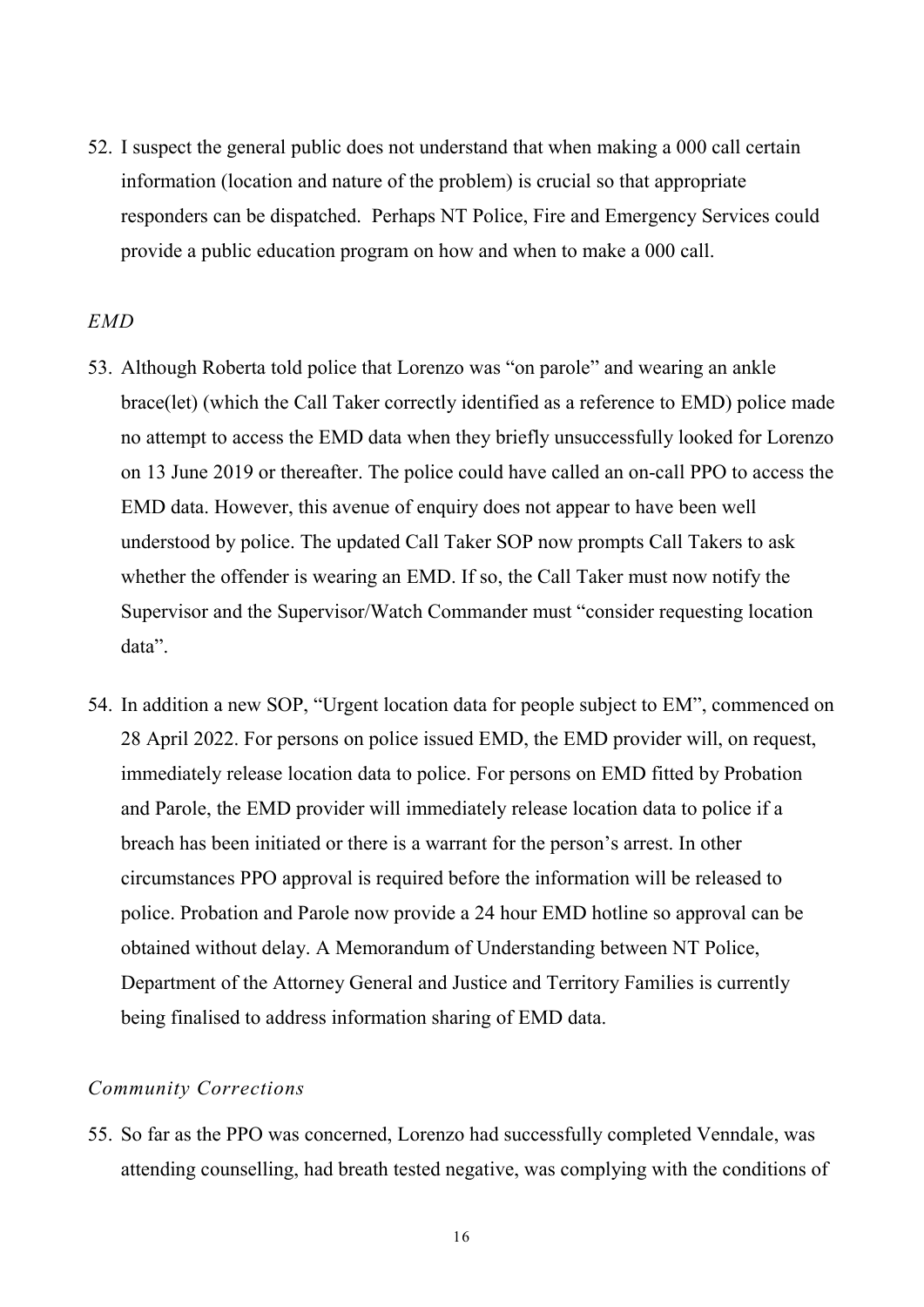his EMD, and engaged in appointments with his PPO. He seemed to the PPO to be compliant with the conditions of his release. In reality this was not the case. To the contrary, he was accessing and drinking alcohol with his family and friends, he was threatening Roberta and her family members, and he was repeatedly assaulting her. Even with the benefit of hindsight, Community Corrections were unable to identify what more they could have done to protect the community from the risks posed by Lorenzo's behaviour.

- 56. Although he had not participated in each attempted random breath test and had not answered his phone on occasion, this was not in breach of his conditions and the PPO did not consider that a pattern of avoidance had been established sufficient to warrant further directions supporting breath testing. There were no arrangements made to breath test him in Darwin because each of the visits was of short duration. The PPO maintained that random breath testing once every 7-14 days was sufficient to identify and manage the risk of relapse. However, the Community Corrections Offender Management Framework provides that "failed attempts by compliance officers to locate and test an offender should be taken seriously and discussed with the offender". The IOMS records provided concerning the management of Lorenzo on his order did not reference any such discussions as having taken place with Lorenzo following the failed RBT attempts.
- 57. Lorenzo's PPO happened to be away when Lorenzo attended Darwin in June and was not notified of the failed access visit. In addition, Lorenzo's PPO was not informed of Roberta's complaints to police on 13 June 2019. These were identified as two missed opportunities for the PPO to increase her surveillance on Lorenzo and to conduct additional collateral checks, including with Roberta.
- 58. The institutional response on behalf of Territory Families was provided by the Executive Director for the Big Rivers region, Ms Kathryn Freeman. Concerning his failure to attend the access visit with his children, Territory Families did not notify the PPO until 8 July 2019, after Roberta's death. Territory Families acknowledged that, as a matter of best practice, the children's Case Worker should have notified the PPO of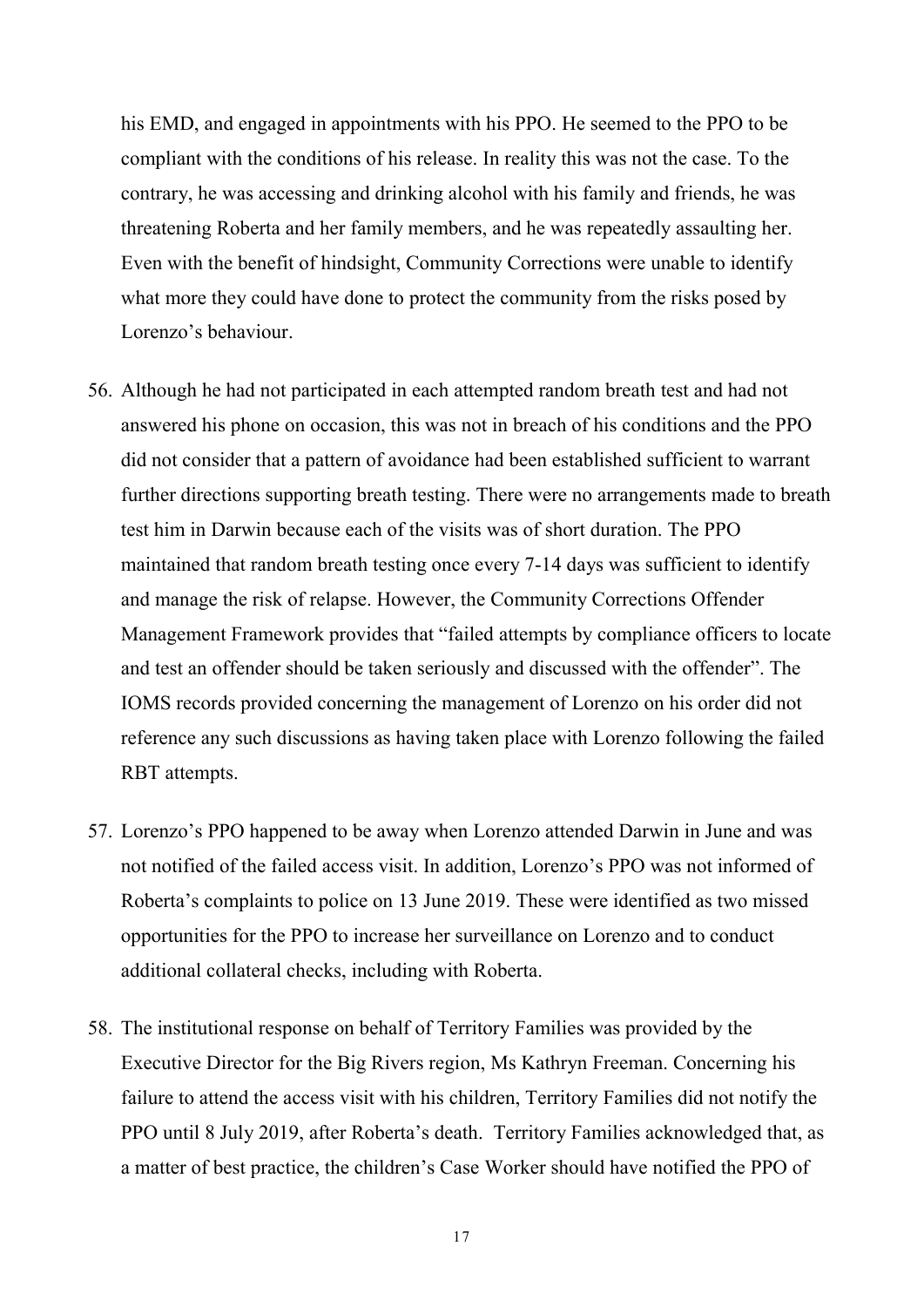the missed access visit. However, at that time Territory Families had no active policy or procedure concerning parents on supervised court orders. In response to the issues raised by this inquest, Territory Families are developing a policy to ensure that in future, in similar circumstances, Case Managers will notify Community Corrections in a timely fashion.

59. The NAAJA Throughcare worker was also aware that Lorenzo had failed to attend his access appointment. Although he claimed to have sent an email to Community Corrections informing them of this, the email could not be located. Noting that he did not have access to his written records when he prepared his statement, I consider it likely that the NAAJA Throughcare worker was mistaken. The NAAJA Throughcare worker was not completely frank with the PPO when concerns were raised with him about what had happened during the failed access visit in Darwin. Under a Memorandum of Understanding between NAAJA and Northern Territory Correctional Services dated July 2018 it is expected that "the parties will share information promptly and openly" subject to privacy issues governed by the *Information Act*.

#### **Comment**

60. What happened to Roberta was tantamount to kidnapping. Shortly before completing Venndale, Roberta and her family were the victims of repeated threats from Lorenzo, designed to frighten her into joining him in Katherine. When those threats failed, Lorenzo subverted an opportunity to see his children in Darwin, into an opportunity to track down Roberta. When he found her he coerced her through alcohol and violence to stay with him. The first night they were together in Darwin Lorenzo assaulted Roberta. Sadly when she asked a family member to call the police she was told the phone was "out of charge". She was assaulted again the next day and again when the car was being packed for the return trip to Katherine. She was not permitted to collect any of her belongings. She was assaulted again on the drive to Katherine. During one stop, Lorenzo watched her when she went to the toilet but she managed to secretly voice her fears of being bashed by Lorenzo to another passenger. When she tried to escape Lorenzo in Katherine, he repeatedly found her and took her back to his home. When he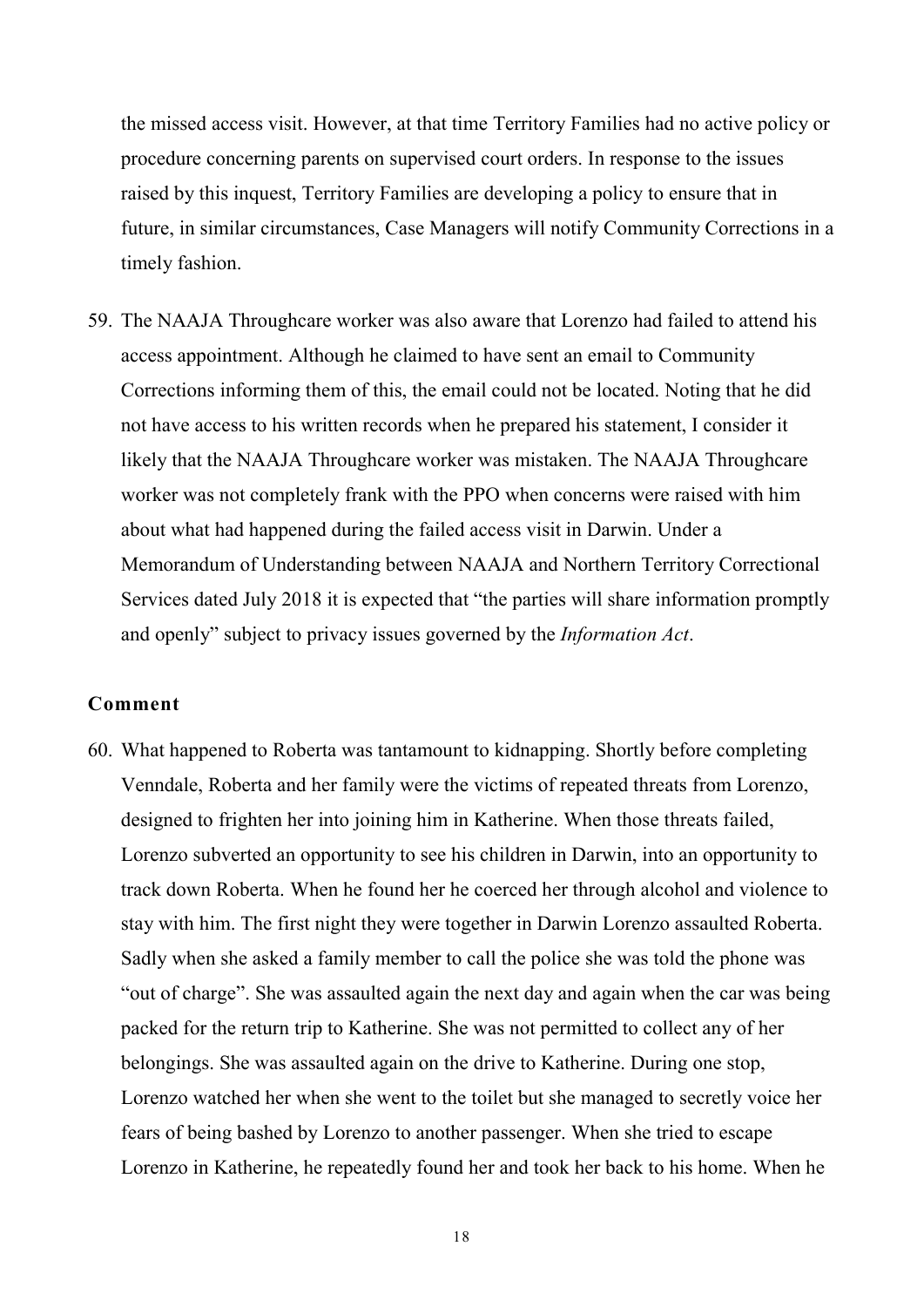violently assaulted her in the presence of family members on a main street in Katherine, no one reported it to police.

- 61. When Roberta finally called the police, they did nothing to help her. To the contrary, the police members were rude to her and dismissed her complaints. They failed to follow any of their procedures concerning domestic violence complaints. In addition, they failed to use available EMD information to assist them to locate and arrest Lorenzo.
- 62. The police told her not to call again and she did not. Two weeks after he found her and 5 days after she reported him to police, Roberta was killed by Lorenzo. She was killed in the "party house" where he had been approved to live. She was killed after he had participated in an alcohol fuelled night, while she remained largely hidden in a bedroom and sober. Lorenzo's 7<sup>th</sup> known assault on Roberta resulted in her death.
- 63. Although he was under court ordered supervision, his experienced and diligent PPO remained oblivious to Lorenzo's repeated breaches of his order. He was drinking regularly and was perpetrating acts of violence on his ex-partner. The drinking and violence was occurring on some of the very same days Community Corrections were unsuccessfully attempting to conduct RBT and on a day when he attended a supervision appointment. Had there been better communication by Police and Territory Families with Community Corrections, there would likely have been further enquiries and additional collateral checks conducted by his PPO. However, Community Corrections did not think there was much more that they could have done to discover his noncompliance.
- 64. While, Police, Territory Families and Community Corrections have committed to changes in policy and procedure and a Memorandum of Understanding to address failures in information sharing concerning EMD data and possible breaches of supervised orders, my concerns with the efficacy of the Community Corrections supervision and RBT regime remain. Firstly, I was concerned that the RBT testing in Katherine did not appear to be very random. It was all attempted close to 10am and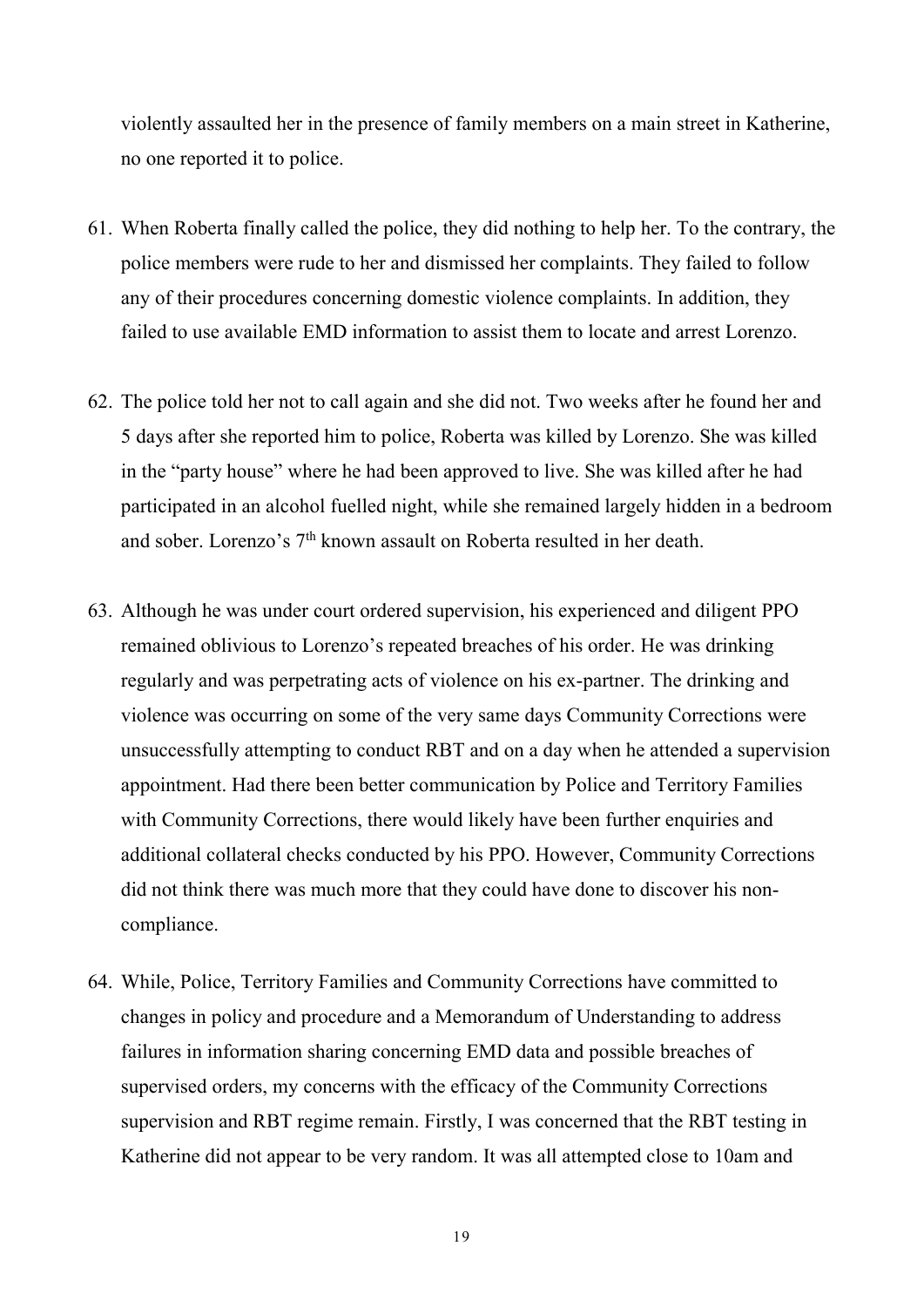9pm. It would be easy for persons under supervision to be absent from home or simply not answer the door when testing was attempted. Secondly, there was no consequence if the supervised person failed to answer or return an RBT phone call. Finally, it was only expected that a supervised person would be tested about once every 7-14 days. Under that regime it was easy for Lorenzo to avoid detection. I consider that a more rigorous supervision and testing regime was called for, at least for the potentially high risk period immediately following the release of a supervised person from a controlled environment such as gaol or a residential rehabilitation program.

65. Justice Kelly, who sentenced Lorenzo for the negligent manslaughter of Roberta, recently spoke to The Australian<sup>[1](#page-20-0)</sup> to raise national awareness about the scourge of domestic violence blighting the lives of many Aboriginal women and their families. She said, "It is genuinely tragic that there are vast numbers of Aboriginal men in prison…The mirror image of that is the vast numbers of Aboriginal women in the morgue and in hospitals. It's a total epidemic of domestic violence". Justice Kelly remarked that some men thought they had "ownership of a woman- she has no right to say no, and she has no right to leave when she wants". I wonder whether she recalled Roberta when she gave that interview. Justice Kelly said that since 2000 "52 Aboriginal women have been the victims of homicide". However, on records maintained by the Coroner's Office from August 2000 through to August 2019, there were 65 Aboriginal woman killed by a current or former intimate partner<sup>[2](#page-20-1)</sup>. Roberta was number 65. In spite of detailed considerations and recommendations made by Territory Coroner Greg Cavanagh in the *Inquest into the deaths of Wendy Murphy and Natalie McCormack*  [2016] NTLC 024, the contagion of domestic violence rages unabated.

<span id="page-20-0"></span><sup>&</sup>lt;sup>1</sup> The Australian, "'Epidemic of violence' plagues women says judge Judith Kelly", by Aimos Aikman 3 June 2022.

<span id="page-20-1"></span> $2$  Not all matters proceed to the Supreme Court and there may be unfinalised matters before the Supreme Court.